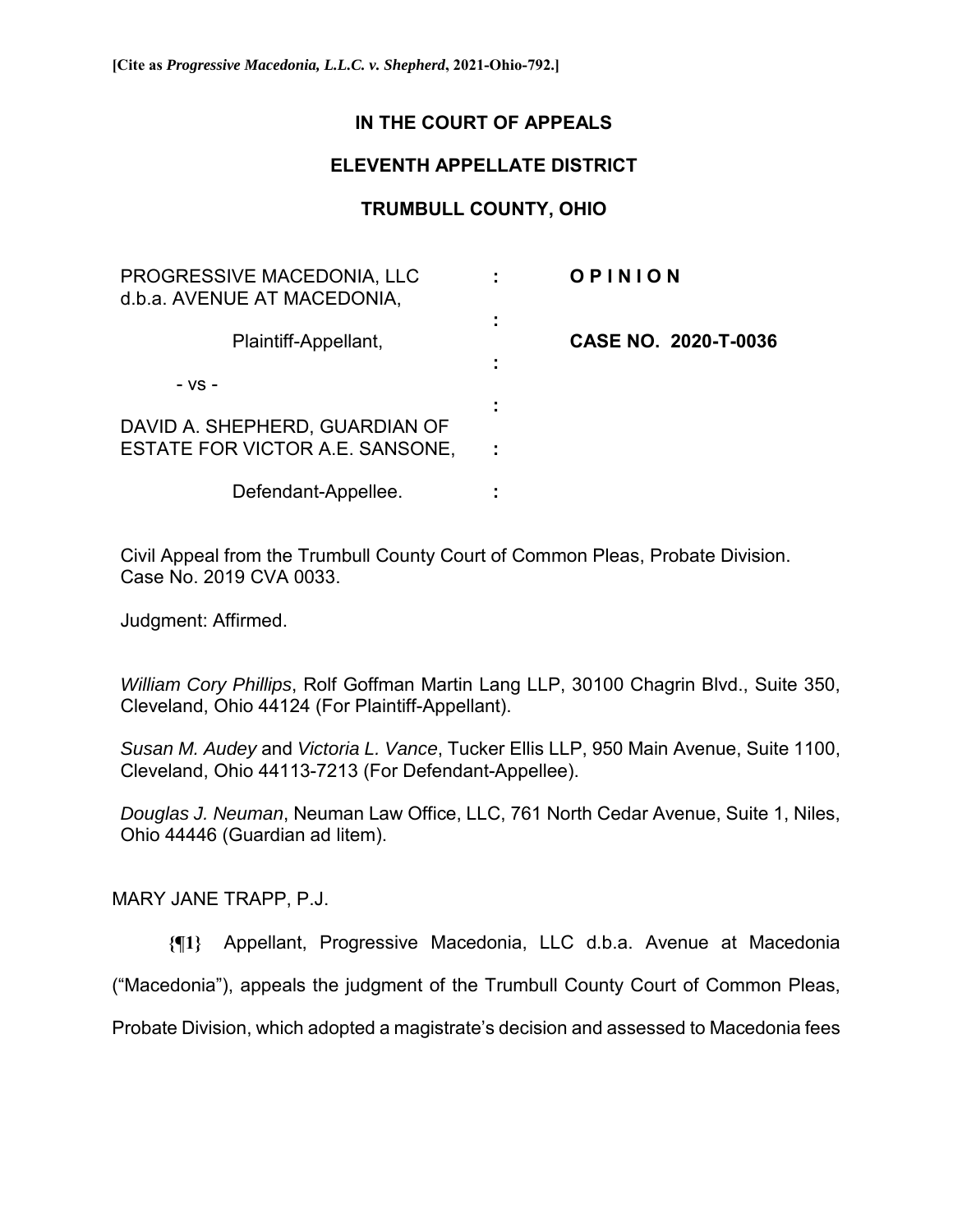for services rendered by Douglas J. Neuman ("Mr. Neuman"), as guardian ad litem ("GAL") for Victor A.E. Sansone ("Mr. Sansone").

**{¶2}** The underlying matter involved Macedonia's motion to remove appellee, David A. Shepherd ("Mr. Shepherd"), as guardian of Mr. Sansone's estate and to order Mr. Shepherd to pay to the guardianship estate the debt caused by his alleged neglect of duty.

**{¶3}** Macedonia contends that the trial court erred in ordering it to pay the GAL fees because (1) it was not a party to the guardianship removal proceeding; (2) the trial court did not have jurisdiction to render judgment against it; (3) the trial court did not serve it with, or provide notice of, any demand for payment of GAL fees; and (4) the trial court's judgment is against public policy.

**{¶4}** After a careful review of the record and pertinent law, we find as follows:

**{¶5}** (1) Since this matter involves the trial court's adoption of a magistrate's decision, Macedonia was required to file timely objections to the magistrate's decision in order to preserve its arguments on appeal. By failing to do so, Macedonia is prohibited from raising on appeal any arguments it failed to preserve, except for a claim of plain error.

**{¶6}** (2) Macedonia has not made a plain error argument on appeal, and the plain error doctrine may not be applied to reverse a civil judgment to allow litigation of issues which could easily have been raised and determined in the trial court.

**{¶7}** (3) However, based on our review of Macedonia's jurisdictional arguments, we find that the trial court's alleged errors did not implicate its jurisdiction. Therefore, its judgment was not void.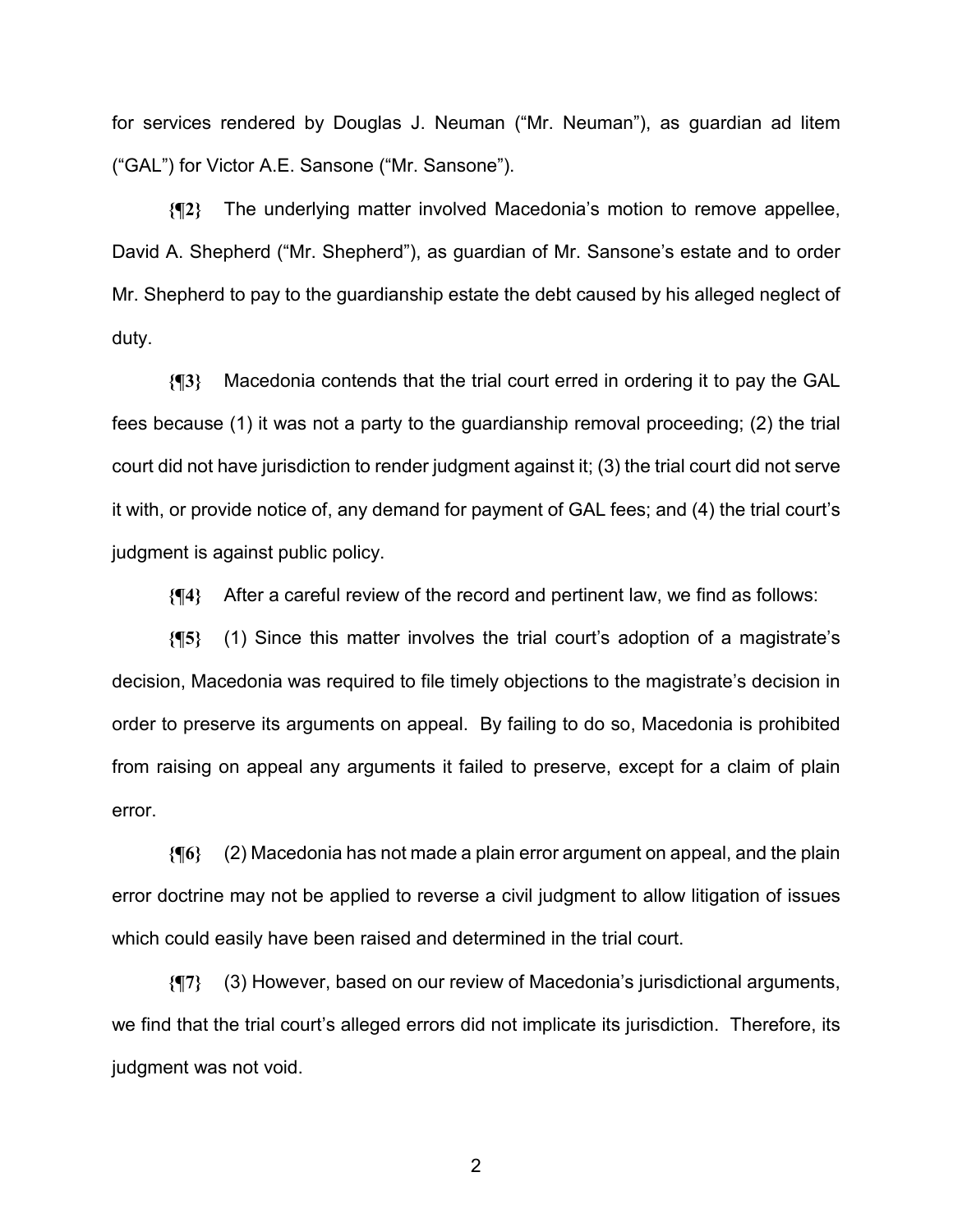**{¶8}** Thus, we affirm the judgment of the Trumbull County Court of Common Pleas, Probate Division.

### **Substantive and Procedural History**

**{¶9}** In July 2019, Macedonia filed a document in the trial court entitled "Petitioner's Motion to Remove David Shepherd as Guardian of Estate and to Issue Order of Payment (Request for Evidentiary Hearing)." As the case caption, Macedonia set forth "In the Matter of: Guardianship of Victor A.E. Sansone" and the case number relating to Mr. Sansone's guardianship estate. Below the case caption, Macedonia set forth its name and address, identifying itself as "Petitioner," and Mr. Shepherd's name and address, identifying him as "Respondent." Macedonia stated in its motion that there was proper jurisdiction and venue and set forth factual allegations in numbered paragraphs.

**{¶10}** A summary of Macedonia's factual allegations are as follows:

**{¶11}** Mr. Sansone was a patient at Macedonia's long-term care facility in Summit County, Ohio, since May 2018. He was a beneficiary of the Medicaid program, which paid for most of his medical care needs that Macedonia provided. At some point, Mr. Sansone was terminated from the Medicaid program due to his accumulation of funds that placed him over the asset/resource limit for Medicaid eligibility, resulting in a balance owed to Macedonia in excess of \$70,000. Macedonia issued a discharge notice, but discharge could not occur because a Medicaid application was subsequently filed. This application was denied because of excess of funds. Thus, Mr. Shepherd failed to act as required by law.

**{¶12}** Macedonia requested that the trial court remove Mr. Shepherd as guardian and order him to repay the successor guardian the damages or debt resulting from his

 $\sim$  3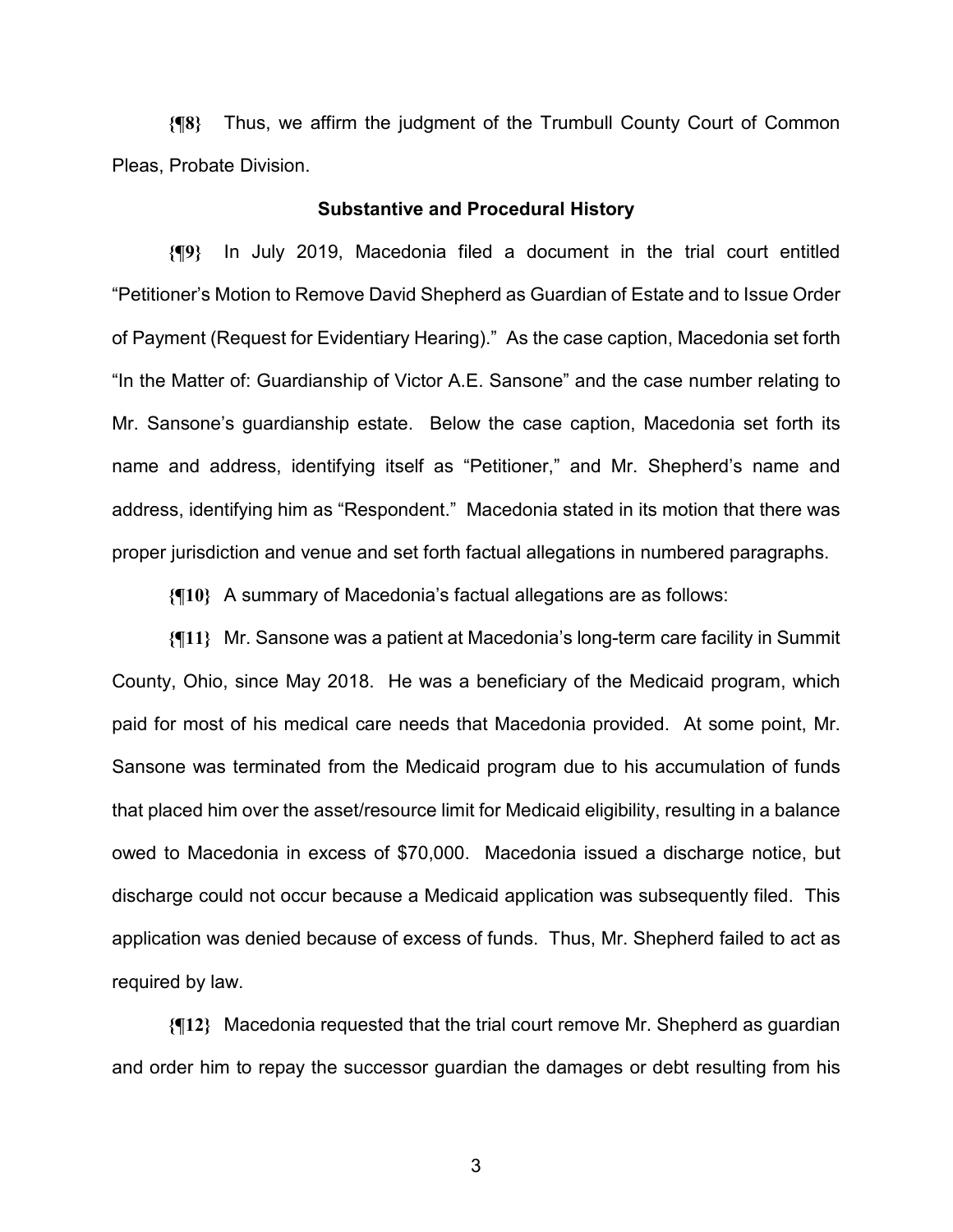alleged negligent conduct, including an order to surcharge Mr. Shepherd's guardian bond should payment not be made. Macedonia further requested an evidentiary hearing on its motion.

**{¶13}** The trial court opened a separate removal proceeding with a new case number and issued a summons to Mr. Shepherd. Mr. Shepherd appeared through counsel and filed an answer.

**{¶14}** It appears that the trial court appointed Mr. Neuman, an attorney, as GAL to investigate the allegations that Macedonia raised in its motion.<sup>1</sup> Mr. Neuman filed a motion to intervene in the removal proceeding and a report.

**{¶15}** According to Mr. Neuman's report, Mr. Sansone's Medicaid benefits were discontinued as a result of net proceeds from the sale of his former residence. Mr. Shepherd spent down the proceeds in accordance with Medicaid regulations, and Mr. Sansone was re-qualified for Medicaid benefits. Mr. Sansone's requalification was applied retroactively so that his financial obligation to Macedonia would be satisfied. Mr. Neuman concluded that Mr. Shepherd had acted diligently and in the best interest of the ward and that Macedonia's motion was not "well-founded."

**{¶16}** The trial court issued a judgment entry granting Mr. Neuman's motion to intervene and stated that he "shall be entitled to compensation and expenses for serving as Guardian ad Litem herein upon the approval of a written application submitted to the Court." Mr. Neuman subsequently filed an answer.

**{¶17}** The trial court held a status conference, where Macedonia and Mr.

<sup>1.</sup> The record before us does not contain a judgment entry appointing Mr. Neuman or defining his requested services. However, the record on appeal only relates to the guardian removal proceeding and not proceedings involving Mr. Sansone's guardianship estate.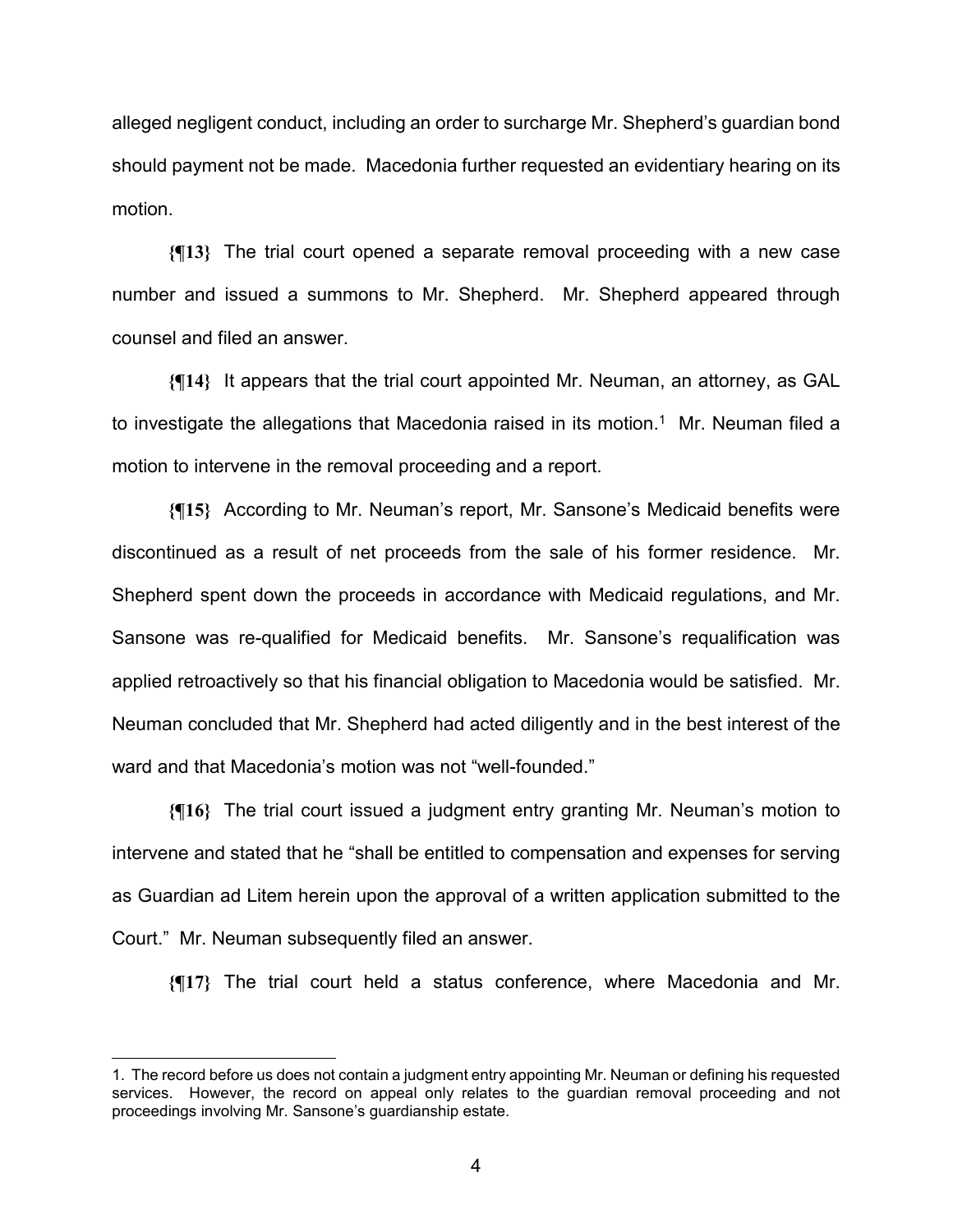Shepherd appeared by counsel and where Mr. Neuman appeared on his behalf. The trial court's subsequent judgment entry indicates that Mr. Shepherd's counsel and Mr. Neuman raised the issue of whether Macedonia had standing to bring the action. The trial court set forth a briefing schedule on this issue, as well as a discovery deadline, and a trial date.

**{¶18}** Mr. Neuman filed a notice of withdrawal of his objection to Macedonia's standing.

**{¶19}** Mr. Shepherd filed a brief and position statement arguing that Macedonia, as a creditor, lacked standing to advocate for his removal and seek to hold him liable but that it may file an exception to the guardianship's account for any balance due.

**{¶20}** Macedonia filed a brief and position statement arguing that it had standing as an "interested party" to fully participate in resolving the issue before the trial court.

**{¶21}** Mr. Sansone died in October 2019. Mr. Shepherd filed a motion to dismiss Macedonia's motion to remove/order payment as moot. Macedonia filed a motion to dismiss and/or withdraw its motion to remove/order payment and indicated it had filed an exception to the guardian's final account, which would "resolve any claim regarding the Guardian's potential liability for the debt owed to Petitioner." The trial court issued a judgment entry granting Macedonia's motion, dismissed Macedonia's motion to remove/order payment, and assessed costs to Macedonia.

**{¶22}** In February 2020, Mr. Neuman filed a motion for GAL fees for legal services rendered in the amount of \$2,470 and attached an itemized statement. He requested payment from the trial court's "indigent fund" because there were no funds available from Mr. Sansone to pay the fees.

 $5<sup>th</sup>$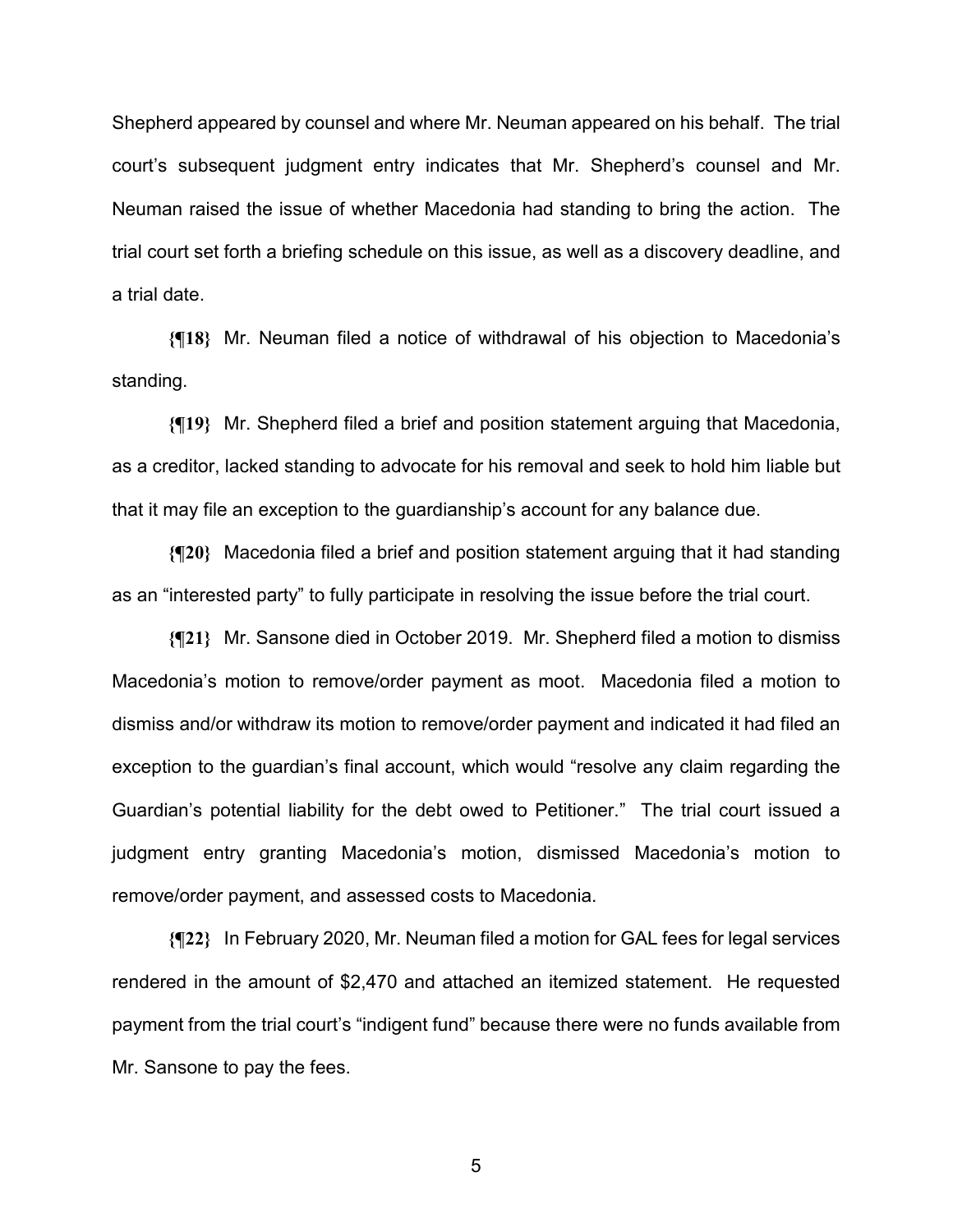**{¶23}** On March 12, 2020, the magistrate issued a report and decision. The magistrate found that Mr. Neuman's requested fees were reasonable, appropriate, and beneficial to Mr. Sansone; it was necessary to appoint a GAL to investigate the allegations raised in Macedonia's motion to remove/order payment; and Macedonia dismissed the matter prior to adjudication. The magistrate determined that as "the party seeking relief herein," it was appropriate for Macedonia "to bear all costs for the guardian ad litem." Therefore, it recommended that Macedonia pay \$2,470 to Mr. Neuman within 14 days.

**{¶24}** The magistrate's decision contained the required notice stating that "a party shall not assign as error on appeal the court's adoption of any factual finding or legal conclusion, whether or not specifically designated as a finding of fact or conclusion of law under Civ.R. 52(D)(3)(a)(ii), unless the party timely and specifically objects to that finding or legal conclusion as required by Civ.R. 53(D)(3)(b)."

**{¶25}** On the same day, the trial court issued a judgment entry adopting the magistrate's decision, reiterating the magistrate's findings and determination as its own, and converting the magistrate's recommendation into an order. The record of the removal proceeding does not reflect that Macedonia filed objections to the magistrate's decision.

**{¶26}** Macedonia appealed the trial court's judgment and raises the following sole assignment of error:

**{¶27}** "The probate court committed error when it ordered Appellant ("Macedonia") to pay the costs and fees of the guardian ad litem when Appellant was not a party to the in rem guardianship proceedings and without any notice to Appellant of a demand and without providing Appellant an opportunity to object (T.D. 22)."

 $\sim$  6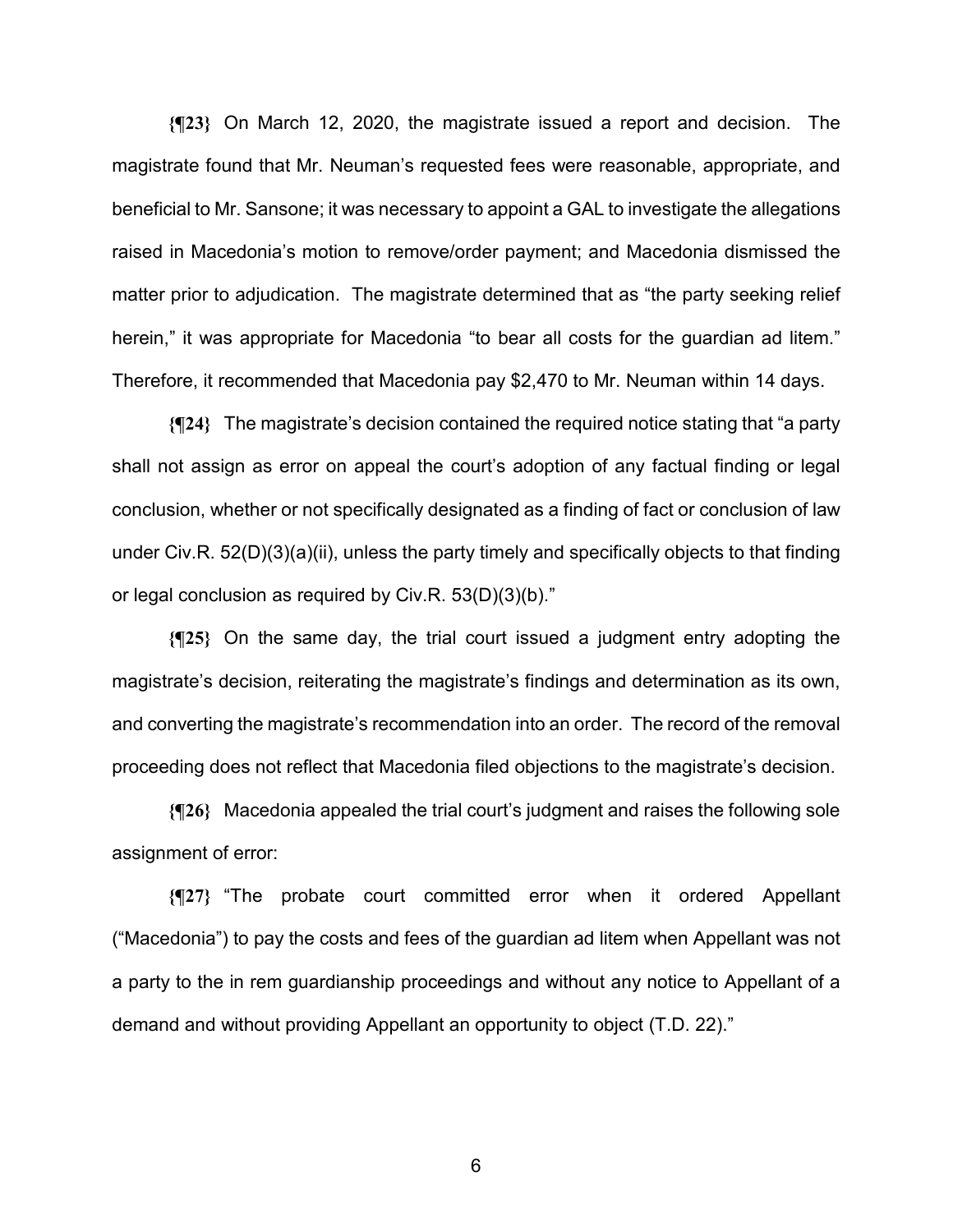## **Standard of Review**

**{¶28}** This case involves the trial court's adoption of a magistrate's decision pursuant to Civ.R. 53.

**{¶29}** Civ.R. 53 authorizes courts of record to appoint magistrates to assist them. *State ex rel. Franks v. Ohio Adult Parole Authority*, 159 Ohio St.3d 435, 2020-Ohio-711, 151 N.E.3d 606, ¶ 9; Civ.R. 53(A) and (C)(1). When a matter is referred to a magistrate for decision, the magistrate is required to prepare a written decision. *Franks* at ¶ 9; Civ.R.  $53(D)(3)(a)(i)$  and (iii).

**{¶30}** A party may file written objections to a magistrate's decision within 14 days of its filing. Civ.R.  $53(D)(3)(b)(i).^2$  An objection to a factual finding, whether or not specifically designated as such, shall be supported by a transcript of all the evidence submitted to the magistrate relevant to that finding. Civ.R. 53(D)(3)(b)(iii). The objecting party has 30 days from the time the objections are filed to file the hearing transcript. *Id*. The objecting party may also seek leave of court to supplement objections if the objections were filed before the transcript had been filed. *Id*.

**{¶31}** A magistrate's decision is not effective unless adopted by the court. Civ.R. 53(D)(4)(a). Whether or not objections are timely filed, a court may adopt or reject a magistrate's decision in whole or in part, with or without modification. Civ.R.  $53(D)(4)(b)$ . If one or more objections to a magistrate's decision are timely filed, the court shall rule on those objections by undertaking an "independent review" of the objected matters to

<sup>2.</sup> Since the magistrate's decision was issued on March 12, 2020, the applicable deadlines in Civ.R. 53 were tolled pursuant to the Supreme Court of Ohio's order in *In re Tolling of Time Requirements Imposed by Rules Promulgated by the Supreme Court and Use of Technology*, 158 Ohio St.3d 1516, 2020-Ohio-2975, 145 N.E.3d 299.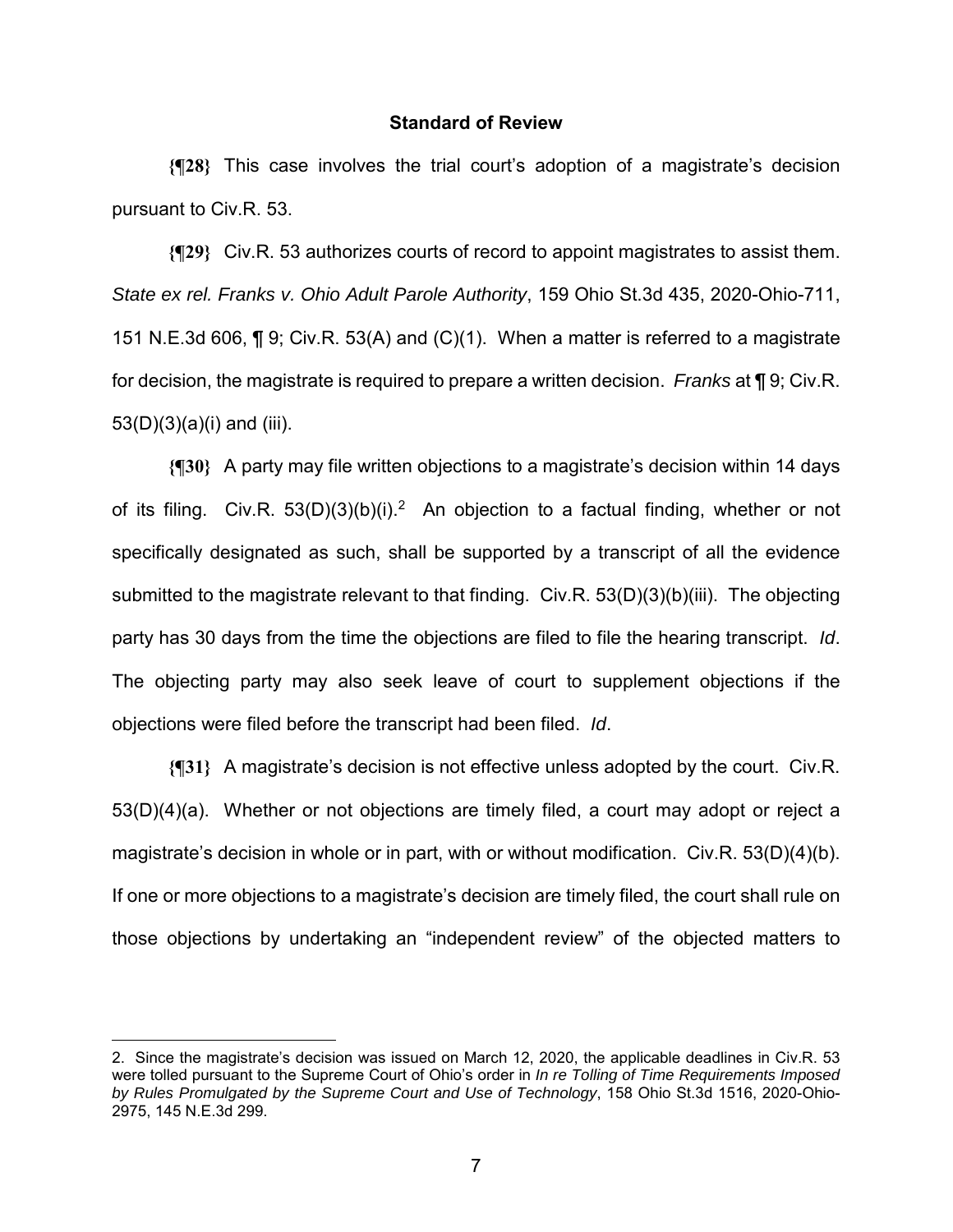ascertain whether the magistrate properly determined the factual issues and appropriately applied the law. Civ.R. 53(D)(4)(d).

**{¶32}** In addition to adopting, rejecting, or modifying a magistrate's decision, the court shall also enter a judgment or interim order. Civ.R. 53(D)(4)(e). The court may enter a judgment during the 14 days permitted for the filing of objections or after the 14 days have expired. Civ.R.  $53(D)(4)(e)(i)$ . If the court enters a judgment during the 14 days, the timely filing of objection operates as an automatic stay until the court disposes of the objections and vacates, modifies, or adheres to its previously entered judgment. *Id*.

**{¶33}** As the Supreme Court of Ohio has explained, "[a] party's failure to file objections to a magistrate's decision has consequences." *Franks* at ¶ 9. "'Except for a claim of plain error, a party shall not assign as error on appeal the court's adoption of any factual finding or legal conclusion, whether or not specifically designated as a finding of fact or conclusion of law \* \* \*, unless the party has objected to that finding or conclusion as required by Civ.R. 53(D)(3)(b).'" *Id*., quoting Civ.R. 53(D)(3)(b)(iv).

**{¶34}** "Thus, in a civil case before a trial court, when a party fails to file objections to a magistrate's decision, that party waives the right to later assign as error on appeal the court's adoption of any of the magistrate's findings and conclusions." *Id*.

**{¶35}** There is no dispute that Macedonia did not file objections to the magistrate's decision in the removal proceeding. Macedonia states in its appellate brief that it filed an objection to the magistrate's decision in the guardianship estate proceeding rather than the removal proceeding, and the trial court overruled it on that basis. Macedonia does not assert that its actions complied with Civ.R. 53(D)(3)(b).

en andere de la provincia de la provincia de la provincia de la provincia de la provincia de la provincia del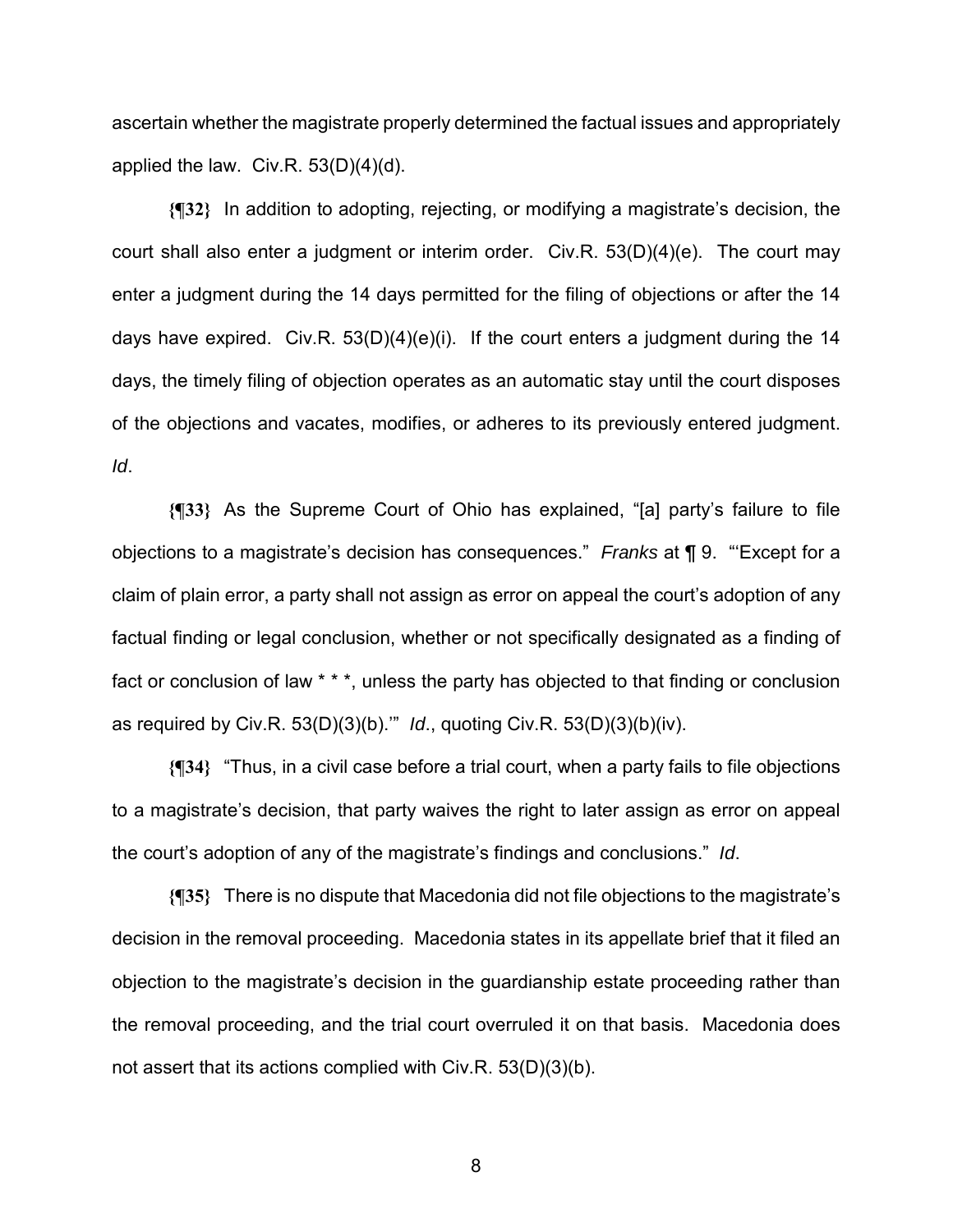**{¶36}** Instead, Macedonia contends that the applicable standard of review is de novo, citing this court's decision in *In re Guardianship of Tracey*, 11th Dist. Trumbull No. 2006-T-0108, 2007-Ohio-2310. However, *Tracey* is procedurally distinguishable, as it did not involve the trial court's adoption of a magistrate's decision under Civ.R. 53. *See id*. at ¶ 1, ¶ 14.

**{¶37}** Macedonia further contends in its reply brief that a judgment rendered without personal jurisdiction is void and that this issue cannot be waived, citing the Supreme Court of Ohio's decision in *Lingo v. State*, 138 Ohio St.3d 427, 2014-Ohio-1052, 7 N.E.3d 1188.

**{¶38}** However, *Lingo* involved the issue of a court's *subject matter jurisdiction*. *See id*. at ¶ 25. The court has specifically held that "'the requirement that a court have personal jurisdiction over a party is a waivable right \* \* \*.'" *Preferred Capital, Inc. v. Power Eng. Group, Inc*., 112 Ohio St.3d 429, 2007-Ohio-257, 860 N.E.2d 741, ¶ 6, quoting *Kennecorp Mtge. Brokers, Inc. v. Country Club Convalescent Hosp., Inc*., 66 Ohio St.3d 173, 175, 610 N.E.2d 987 (1993).

**{¶39}** In addition, this court has held that "'[i]f a party enters a case, makes no objection to jurisdiction, and asks the court to act on its behalf in some substantive way, it will be held to have waived further objection.'" *Promotional Prods. Group, Inc. v. Sunset Golf, LLC*, 11th Dist. Portage No. 2009-P-0041, 2010-Ohio-3806, ¶ 84, quoting *Grammenos v. Lemos*, 457 F.2d 1067, 1070 (2d Cir.1972).

**{¶40}** Accordingly, pursuant to Civ.R. 53, Macedonia is prohibited from raising on appeal any arguments it failed to preserve by filing objections to the magistrate's decision, except for a claim of plain error. *Franks* at ¶ 11; Civ.R. 53(D)(3)(b)(iv).

9 and 20 and 20 and 20 and 20 and 20 and 20 and 20 and 20 and 20 and 20 and 20 and 20 and 20 and 20 and 20 and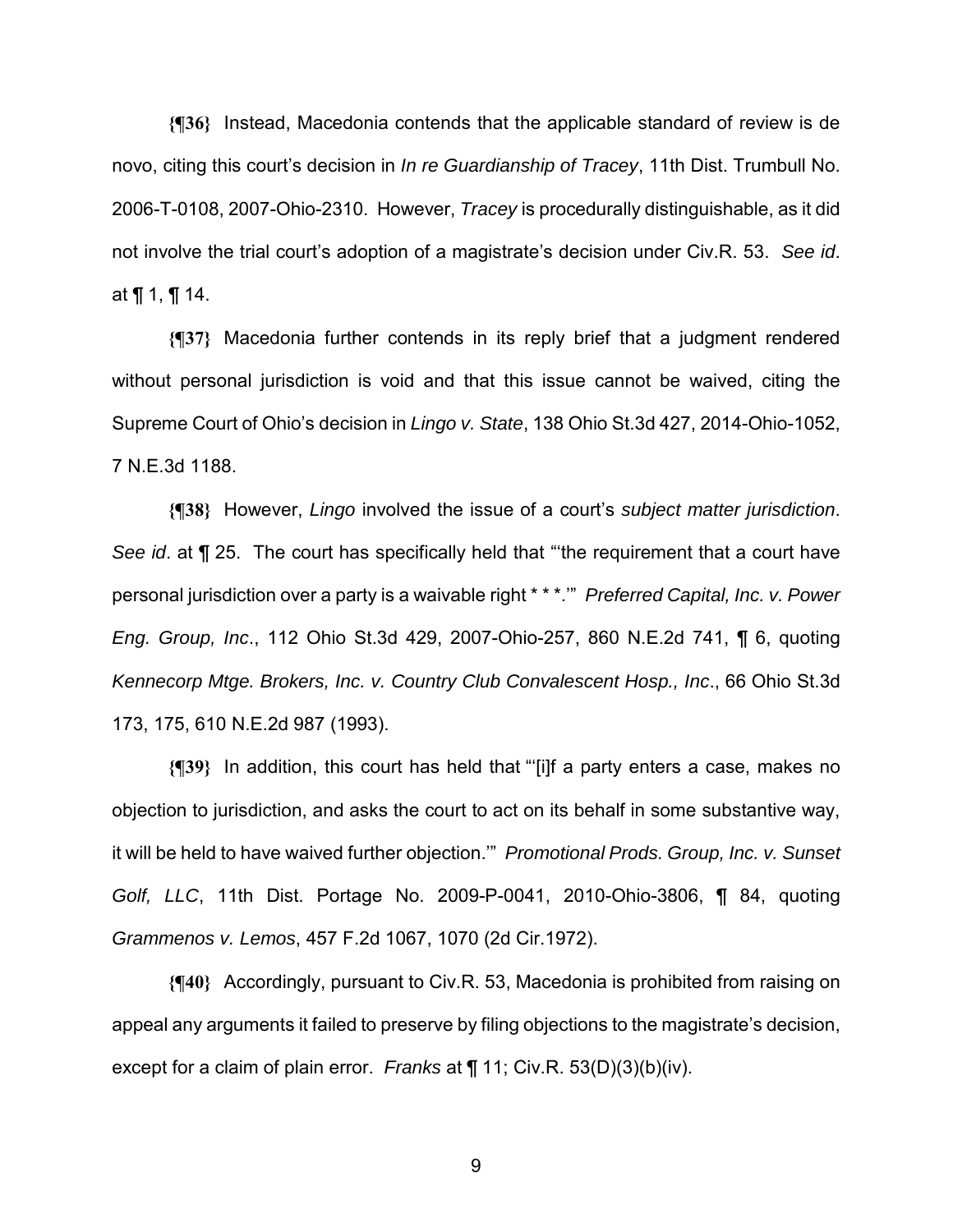## **Plain Error**

**{¶41}** As the Supreme Court has noted, "[t]he plain error doctrine originated as a criminal law concept." *Goldfuss v. Davidson*, 79 Ohio St.3d 116, 121, 679 N.E.2d 1099 (1997). "Although in *criminal* cases '[p]lain errors or defects affecting substantial rights may be noticed although they were not brought to the attention of the court,' Crim.R. 52(B), no analogous provision exists in the Rules of *Civil* Procedure." (Emphasis sic.) *Id*.

**{¶42}** Thus, the court has held that "[i]n applying the doctrine of plain error in a civil case, reviewing courts must proceed with the utmost caution, limiting the doctrine strictly to those extremely rare cases where exceptional circumstances require its application to prevent a manifest miscarriage of justice, and where the error complained of, if left uncorrected, would have a material adverse effect on the character of, and public confidence in, judicial proceedings." *Id*.

**{¶43}** The court has further explained that while invocation of the plain error doctrine is often justified in order to promote public confidence in the judicial process, it is doubtful that the public's confidence in the jury system is undermined by requiring parties to live with the results of errors that they invited, even if the errors go to crucial matters. *Id*. In fact, the idea that parties must bear the cost of their own mistakes at trial is a central presupposition of our adversarial system of justice. *Id*. at 121-122.

**{¶44}** "Moreover, the determination of a miscarriage of justice is often subjective. Litigants whose cases have been thwarted by statutes of limitations or whose appeals have been dismissed for failure to timely file a notice of appeal may believe they have suffered a miscarriage of justice. Nevertheless, it is well established that failure to follow procedural rules can result in forfeiture of rights." *Id*. at 122.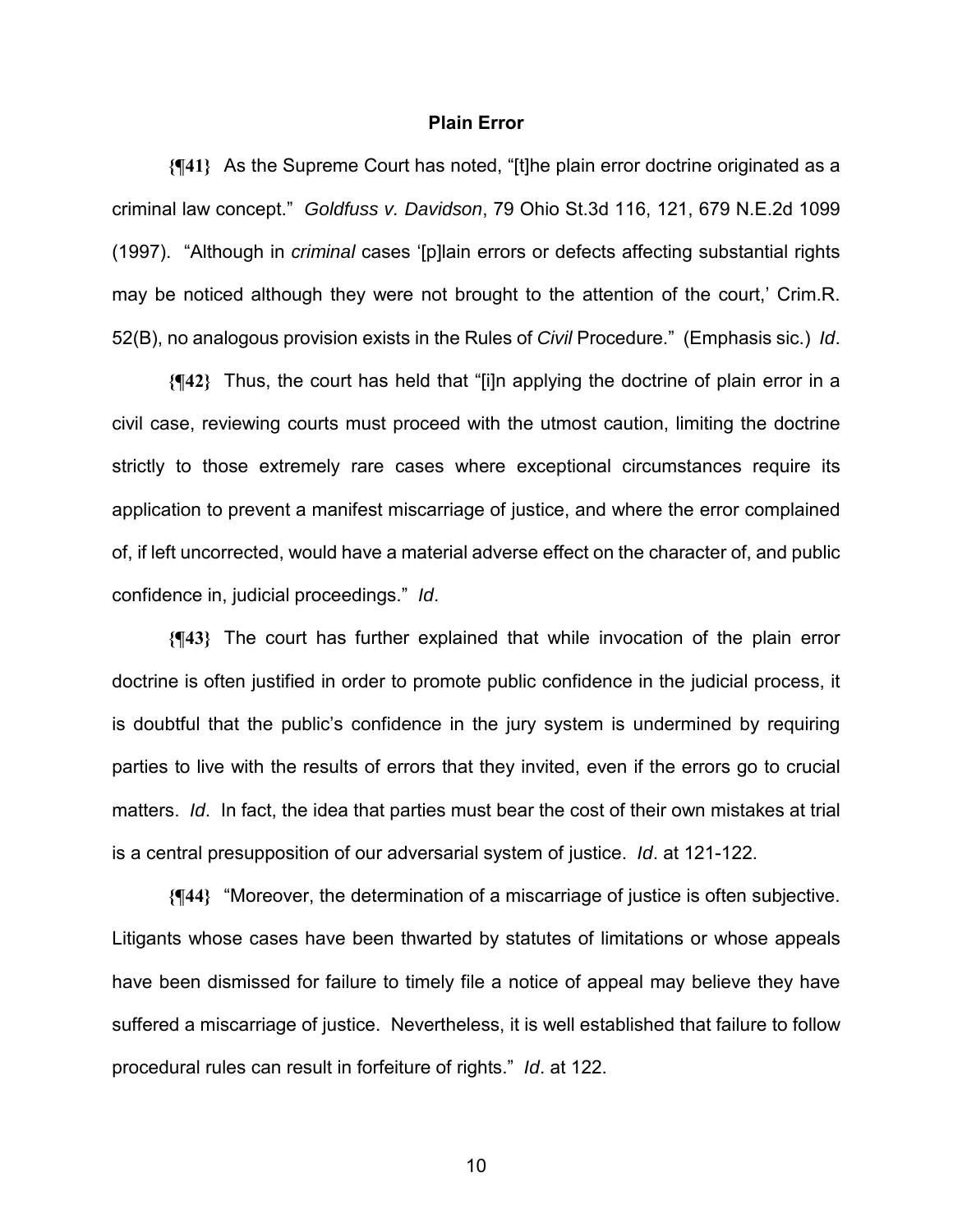**{¶45}** Thus, the court has held that "[t]he plain error doctrine should never be applied to reverse a civil judgment simply because a reviewing court disagrees with the result obtained in the trial court, or to allow litigation of issues which could easily have been raised and determined in the initial trial." *Id*.

**{¶46}** While Macedonia has not forfeited arguing the existence of plain error on appeal, it has not made a plain error argument in its appellate brief.

**{¶47}** In addition, Macedonia appears to have invited many of alleged the errors it now appeals. It could have easily raised all of these issues in the trial court, by either objecting during the removal proceeding or by filing objections to the magistrate's decision, which it failed to do. According to the Supreme Court of Ohio, we are not permitted to the apply the plain error doctrine to reverse a civil judgment under such circumstances. *Goldfuss* at 122.

**{¶48}** However, since Macedonia alleges that the trial court lacked jurisdiction, resulting in a void judgment, we believe that discussion of Macedonia's jurisdictional arguments is warranted.

#### **Macedonia as a Party**

**{¶49}** In its first and second issues for review, Macedonia contends that the trial court "unlawfully" designated the removal proceeding as an adversary proceeding rather than as an in rem proceeding, contrary to the Supreme Court of Ohio's decision in *In re Guardianship of Spangler*, 126 Ohio St.3d 339, 2010-Ohio-2471, 933 N.E.2d 1067. By doing so, the trial court "created the appearance that Macedonia was a party thereto." Therefore, the trial court was without "jurisdiction" to find Macedonia, a nonparty, liable for the GAL's fees, making its judgment entry void.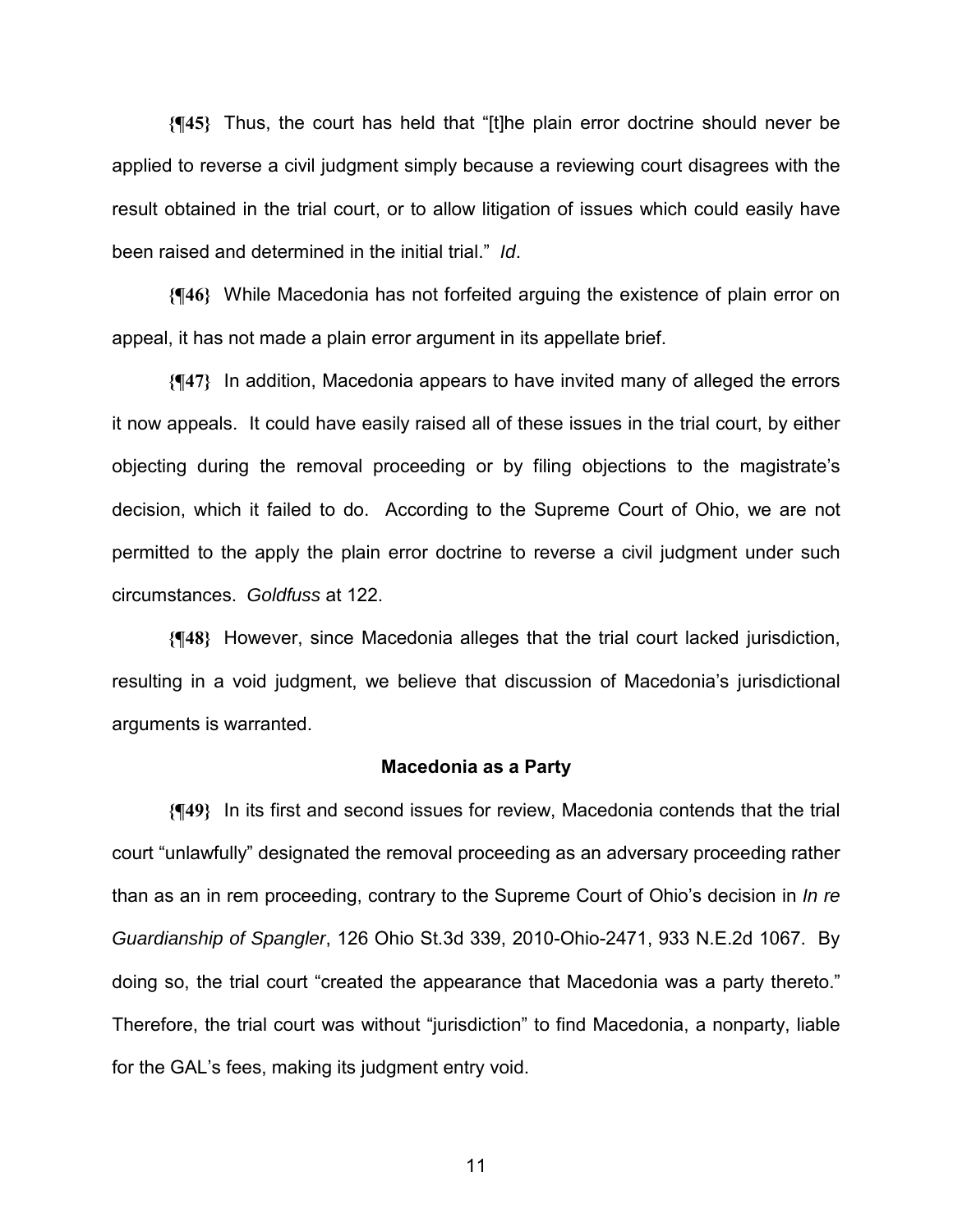**{¶50}** Macedonia's use of the term "jurisdiction" appears to conflate the separate concepts of subject-matter jurisdiction, personal jurisdiction, and standing. *See Bank of Am., N.A. v. Kuchta*, 141 Ohio St.3d 75, 2014-Ohio-4275, 21 N.E.3d 1040, ¶ 18 ("The often unspecified use of this polysemic word can lead to confusion and has repeatedly required clarification as to which type of 'jurisdiction' is applicable in various legal analyses"). Therefore, we set forth the legal standards governing each concept.

## *Jurisdiction*

**{¶51}** The Supreme Court of Ohio has held that "the question of whether a judgment is void or voidable generally depends on 'whether the Court rendering the judgment has jurisdiction.'" *Miller v. Nelson-Miller*, 132 Ohio St.3d 381, 2012-Ohio-2845, 972 N.E.2d 568, ¶ 12, quoting *Cochran's Heirs' Lessee v. Loring*, 17 Ohio 409, 423 (1848).

**{¶52}** "'Jurisdiction' means 'the courts' statutory or constitutional power to adjudicate the case.'" *Pratts v. Hurley*, 102 Ohio St.3d 81, 2004-Ohio-1980, 806 N.E.2d 992, ¶ 11, quoting *Steel Co. v. Citizens for a Better Environment*, 523 U.S. 83, 89, 118 S.Ct. 1003, 140 L.Ed.2d 210 (1998), and *Morrison v. Steine*r, 32 Ohio St.2d 86, 87, 290 N.E.2d 841 (1972), paragraph one of the syllabus. The term encompasses jurisdiction over the subject matter and over the person. *Id*.

**{¶53}** Lack of personal jurisdiction is a defense that may be raised by a *defendant* in a civil case. *In re Z.R.*, 9th Dist. Summit No. 26860, 2016-Ohio-1331, ¶ 8; *see* Civ.R. 3(A) and Civ.R. 4(A) (providing that a civil action is commenced by filing a complaint and serving it on the defendant and requiring the clerk of court to "issue a summons for service upon each *defendant*") (Emphasis added.)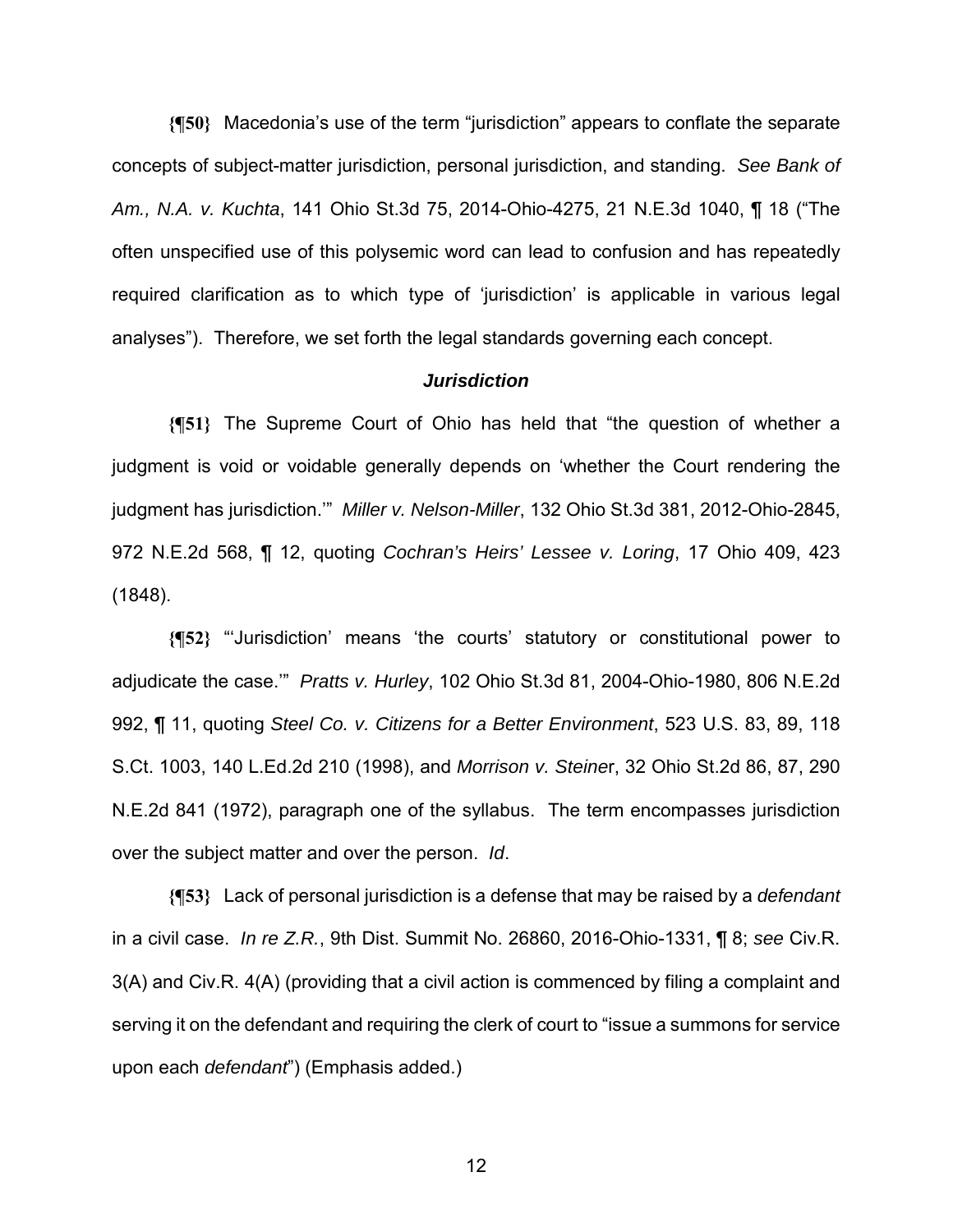**{¶54}** The Supreme Court of Ohio has explained personal jurisdiction in a civil case as follows:

**{¶55}** "It is rudimentary that in order to render a valid personal judgment, a court must have personal jurisdiction over the defendant. This may be acquired either by service of process upon the defendant, the voluntary appearance and submission of the defendant or his legal representative, or by certain acts of the defendant or his legal representative which constitute an involuntary submission to the jurisdiction of the court. The latter may more accurately be referred to as a waiver of certain affirmative defenses, including jurisdiction over the person under the Rules of Civil Procedure." *Maryhew v. Yova*, 11 Ohio St.3d 154, 156 (1984).

**{¶56}** Subject-matter jurisdiction is a court's power to hear and decide a case on the merits. *State ex rel. Tubbs Jones v. Suster*, 84 Ohio St.3d 70, 75, 701 N.E.2d 1002 (1998). It does not relate to the rights of the parties, but to the power of the court. *Id*. It focuses on the court as a forum and on the case as one of a class of cases, not on the particular facts of a case or the particular tribunal that hears the case. *State v. Swiger*, 125 Ohio App.3d 456, 462, 708 N.E.2d 1033 (9th Dist.1998). In the civil context, the determinative issue is whether the plaintiff has alleged "'any cause of action cognizable by the forum.'" *Id*., quoting *Avco Fin. Serv. Loan, Inc. v. Hale*, 36 Ohio App.3d 65, 67, 520 N.E.2d 1378 (10th Dist.1987).

**{¶57}** The term "jurisdiction" is also used when referring to a court's exercise of its jurisdiction over a particular case. *Pratts* at ¶ 12. This latter use of "jurisdiction" encompasses the trial court's authority to determine a specific case within that class of cases that is within its subject matter jurisdiction. *Id*. It is only when the trial court lacks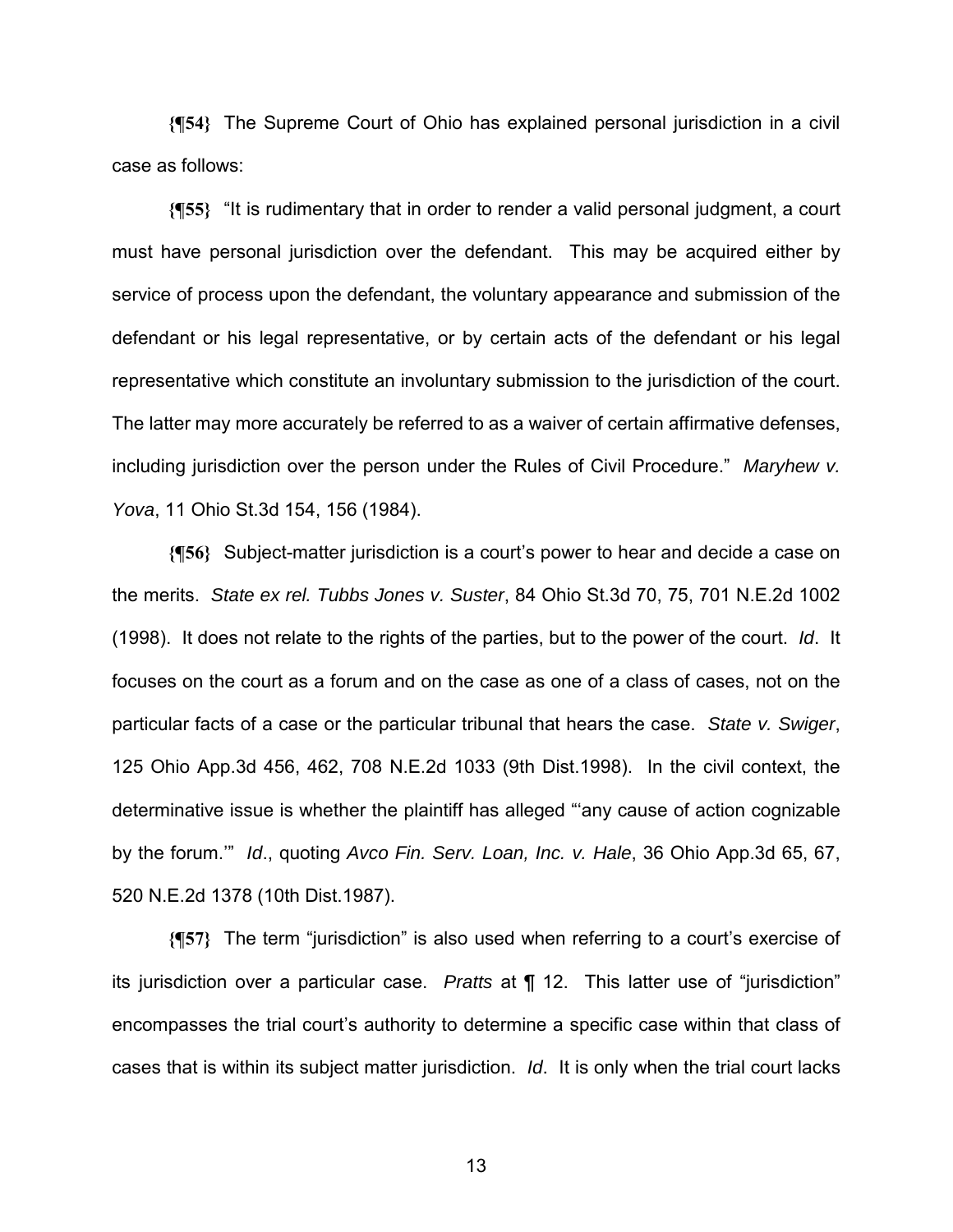subject matter jurisdiction that its judgment is void; lack of jurisdiction over the particular case merely renders the judgment voidable. *Id*. Once a tribunal has jurisdiction over both the subject matter of an action and the parties to it, the right to hear and determine is perfect; and the decision of every question thereafter arising is but the exercise of the jurisdiction thus conferred. *Id*. *See Kuchta* at ¶ 19 ("[A]ny error in the invocation or exercise of jurisdiction over a particular case causes a judgment to be voidable rather than void").

**{¶58}** "Thus, a judgment is generally void only when the court rendering the judgment lacks subject-matter jurisdiction or jurisdiction over the parties; however, a voidable judgment is one rendered by a court that lacks jurisdiction over the particular case due to error or irregularity." *Miller* at ¶ 12.

#### *Standing*

**{¶59}** The concept of "standing" involves whether the plaintiff to a civil action has alleged such a personal stake in the outcome of the controversy that he or she is entitled to have a court hear the case. *Clifton v. Blanchester*, 131 Ohio St.3d 287, 2012-Ohio-780, 964 N.E.2d 414, ¶ 15. Although a court may have subject matter jurisdiction over an action, if a claim is asserted by one who is not the real party in interest, then the party lacks standing to prosecute the action. *Suster* at 77. The lack of standing may be cured by substituting the proper party pursuant to Civ.R. 17 so that a court otherwise having subject matter jurisdiction may proceed to adjudicate the matter. *Id*.

**{¶60}** According to the Supreme Court of Ohio, "[s]tanding is certainly a jurisdictional requirement; a party's lack of standing vitiates the party's ability to invoke the jurisdiction of a court—even a court of competent subject-matter jurisdiction—over

 $\sim$  14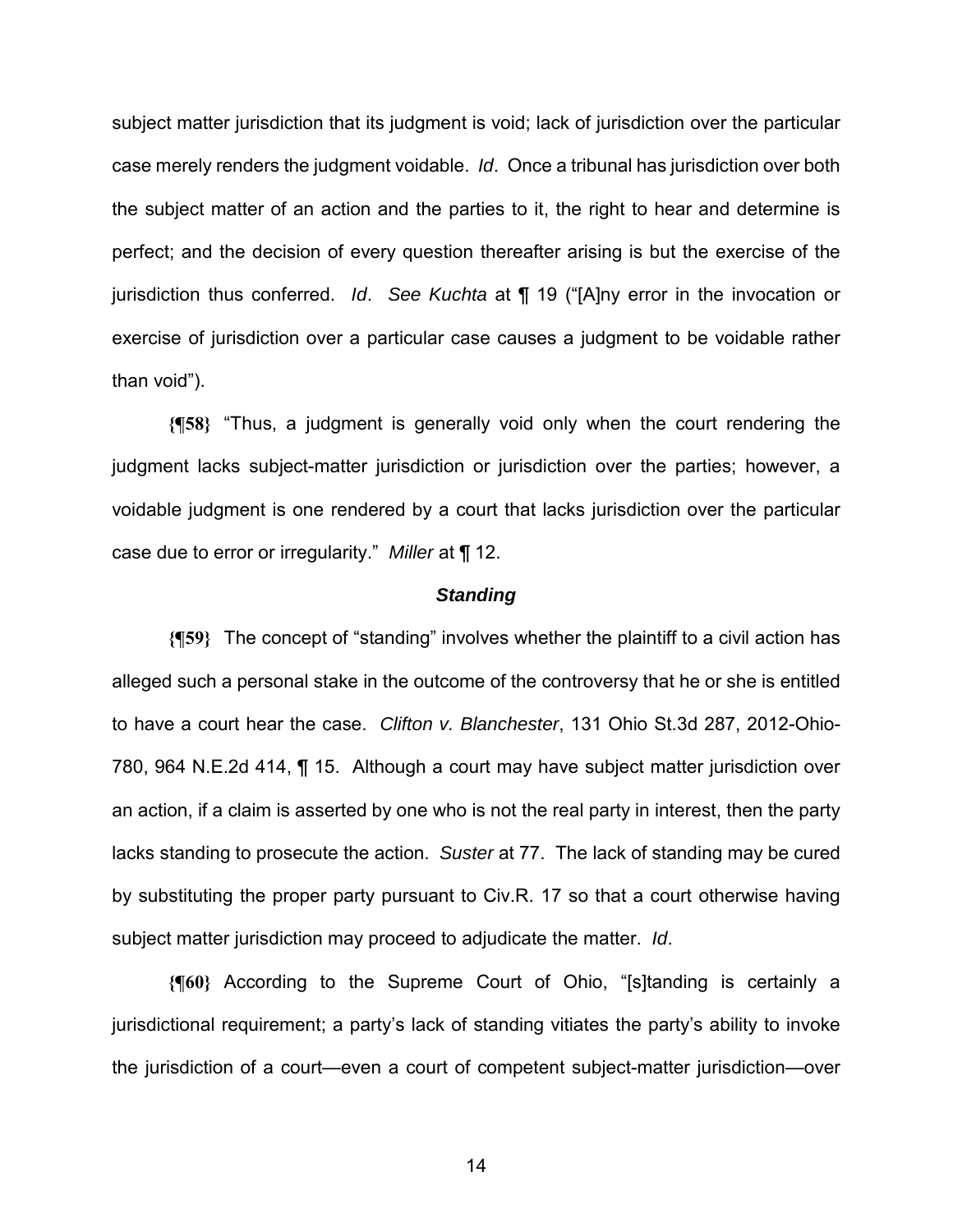the party's attempted action." *Kuchta* at ¶ 22. "But an inquiry into a party's ability to invoke a court's jurisdiction speaks to jurisdiction over a particular case, not subjectmatter jurisdiction." *Id*.

## *Removal of Guardians*

**{¶61}** We next set forth the legal standards governing a probate court's removal of a guardian.

**{¶62}** The Supreme Court of Ohio has held that it is a well-settled principle of law that probate courts are courts of limited jurisdiction and are permitted to exercise only the authority granted to them by statute and by the Ohio Constitution. *Spangler*, *supra*, at ¶ 46. The general grant of jurisdiction to probate courts regarding guardians is comprehensive. *Id*.

**{¶63}** For instance, R.C. 2101.24(A)(1)(e) provides that "'[e]xcept as otherwise provided by law, the probate court has exclusive jurisdiction: \* \* \* [t]o appoint and remove guardians, conservators, and testamentary trustees, direct and control their conduct, and settle their accounts[.]'" *Id*. at ¶ 47-49, quoting R.C. 2101.24(A)(1)(e). R.C. 2101.24(C) provides that "'[t]he probate court has plenary power at law and in equity to dispose fully of any matter that is properly before the court, unless the power is expressly otherwise limited or denied by a section of the Revised Code.'" *Id*. at ¶ 51, quoting R.C. 2101.24(C).

**{¶64}** In addition, the probate court is the "superior guardian," and other guardians must obey all probate orders. *Id*. at ¶ 52. For instance, R.C. 2111.50(A)(1) provides that "'[a]t all times, the probate court is the superior guardian of wards who are subject to its jurisdiction, and all guardians who are subject to the jurisdiction of the court shall obey all orders of the court that concern their wards or guardianships.'" *Id*., quoting R.C.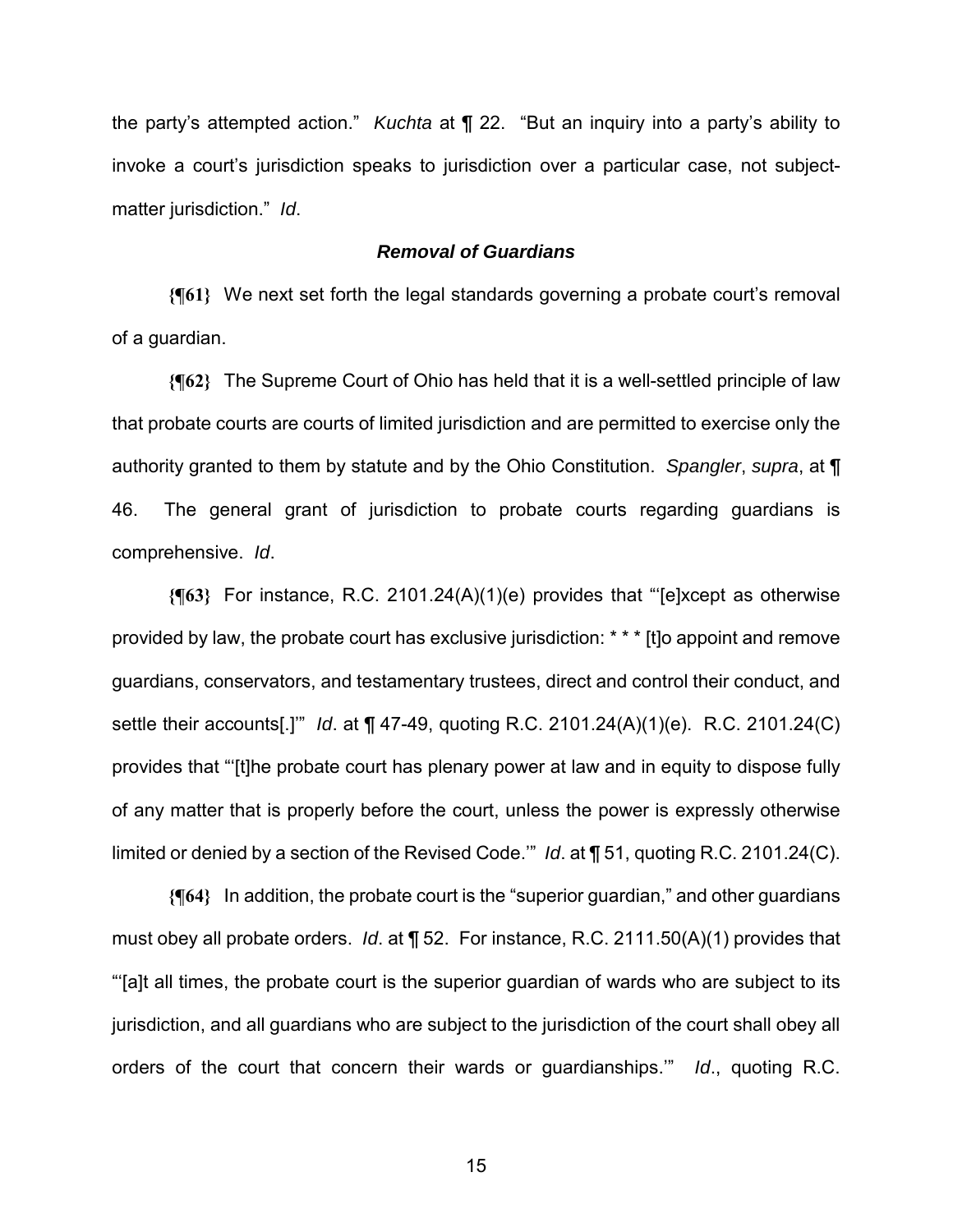2111.50(A)(1).

**{¶65}** The court has held that "[g]uardianship proceedings, including the removal of a guardian, are not adversarial but rather are in rem proceedings involving only the probate court and the ward." *Id*. at ¶ 53. "Because the probate court is the superior guardian, the appointed guardian is simply an officer of the court subject to the court's control, direction, and supervision." *Id*. "The guardian, therefore, has no personal interest in his or her appointment or removal." *Id*. However, "the probate court has the plenary authority to investigate guardians." *Id*. at ¶ 54. It also has "'the inherent power to *sua sponte* consider removal'" of a guardian. *Id*., quoting *In re Guardianship of Herr*, 5th Dist. Richland No 98-CA-16-2, 1998 WL 666986, \*2 (Sept. 2, 1998).

**{¶66}** Although the Ohio Revised Code does not specify a procedure for doing so, Ohio courts have found that an "interested person" may move for the removal of a guardian. *In re Guardianship of Bakhtiar*, 2018-Ohio-1764, 113 N.E.3d 24, ¶ 37 (9th Dist.). Since there is necessarily no statutory definition of the term "interested person," courts appear to make this determination on a case-by-case basis. *See, e.g., In re Guardianship of Constable*, 12th Dist. Clermont Nos. CA2006-08-058 & CA2006-09-067, 2007-Ohio-3346, ¶ 9 (collecting cases).

**{¶67}** However, the Supreme Court of Ohio has noted that "an in rem guardianship proceeding, which, at its basic level, involves the court and the ward or potential ward[,] \* \* \* inherently limits any interest or standing of a third party." *In re Guardianship of Santrucek*, 120 Ohio St.3d 67, 2008-Ohio-4915, 896 N.E.2d 683, ¶ 12.

**{¶68}** With the above principles in mind, we consider the merits of Macedonia's void-judgment argument.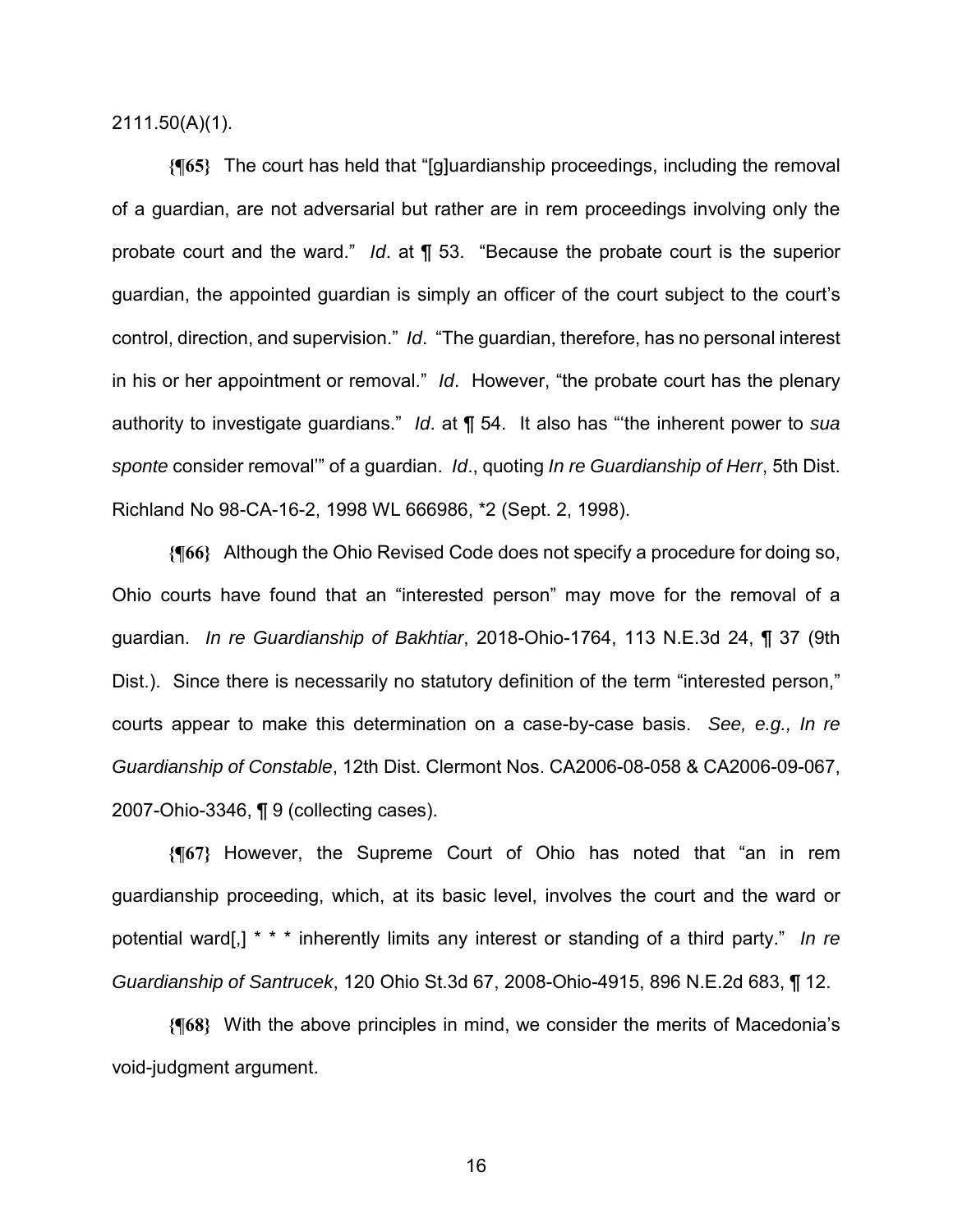## *Analysis*

**{¶69}** As *Spangler* makes clear, a probate court has "comprehensive" statutory authority regarding guardianships under R.C. 2101.24(A)(1)(e) and plenary authority to investigate guardians under R.C. 2101.24(C). *Id.* at ¶ 46, ¶ 54. Thus, in this case, the trial court had subject matter jurisdiction to consider the allegations that Macedonia raised in its motion.

**{¶70}** With respect to personal jurisdiction, Macedonia was not a "defendant" under the civil rules. Rather, Macedonia instituted the underlying removal proceeding by filing a motion in which it sought the affirmative relief of Mr. Shepherd's removal as guardian and his personal liability for the alleged debt owed to it.

**{¶71}** In fact, portions of Macedonia's motion are organized in a manner similar to a civil complaint, as demonstrated below:

|                                      | IN THE COURT OF COMMMON PLEAS, PROBATE DIVISIN |                     |
|--------------------------------------|------------------------------------------------|---------------------|
| TRUMBULL COUNTY, OHIO                |                                                |                     |
|                                      | 19 CVA033                                      | JUD<br><b>TRUMB</b> |
| In the Matter of:                    | Case No. 2015 GDP 0086                         |                     |
| Guardianship of Victor A.E. Sansone, |                                                |                     |
|                                      | Judge James A. Fredericka                      |                     |
| PROGRESSIVE MACEDONIA                |                                                |                     |
| LLC D/B/A AVENUE AT                  | PETITIONER'S MOTION TO                         |                     |
| <b>MACEDONIA</b>                     | <b>REMOVE DAVID SHEPHERD</b>                   |                     |
| 9730 Valley View Road,               | <b>GUARDIAN OF ESTATE AND</b>                  |                     |
| Macedonia, Ohio 44056,               | <b>ISSUE ORDER OF PAYMENT</b>                  |                     |
| Petitioner,                          | (Request for Evidentiary Hearing)              |                     |
| V.                                   |                                                |                     |
| DAVID A. SHEPHERD,                   |                                                |                     |
| <b>GUARDIAN OF ESTATE FOR</b>        |                                                |                     |
| VICTOR A.E. SANSONE                  |                                                |                     |
| 185 High Street NE                   |                                                |                     |
| Warren, Ohio 44481,                  |                                                |                     |
| Respondent.                          |                                                |                     |
|                                      |                                                |                     |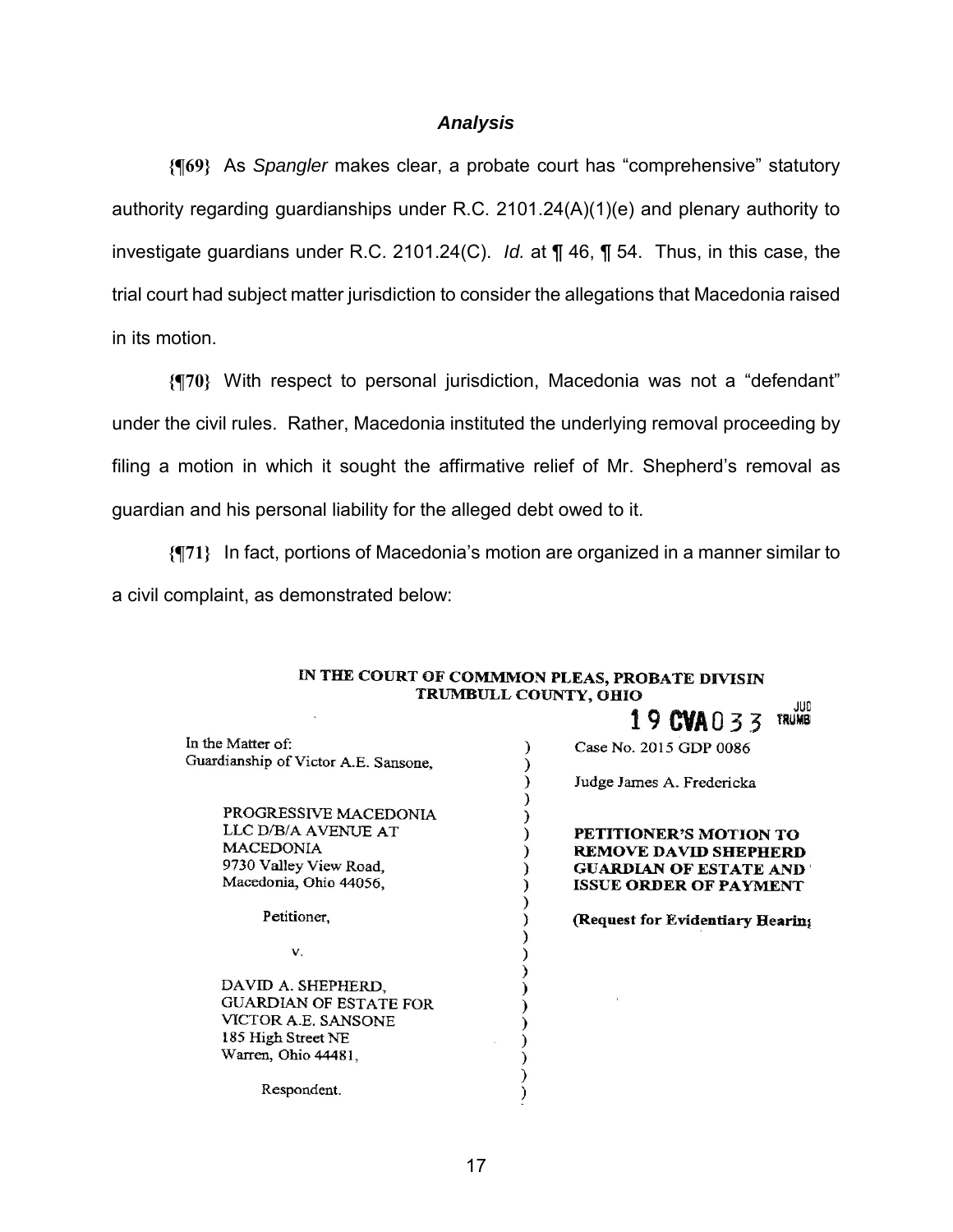**{¶72}** Thus, below the case caption, Macedonia set forth its name and address, identifying itself as "Petitioner," and Mr. Shepherd's name and address, identifying him as "Respondent." *See* Civ.R. 10(A).

**{¶73}** Macedonia also made factual allegations in numbered paragraphs. *See* Civ.R. 10(B). Contrary to its arguments on appeal, Macedonia specifically alleged that "jurisdiction and venue are proper."

**{¶74}** In addition to instituting the removal proceeding, Macedonia participated throughout and appeared before the trial court. When Mr. Shepherd and Mr. Neuman questioned Macedonia's standing at a status conference, Macedonia filed a brief vigorously defending its right to continue participating in the removal proceeding as an "interested party."

**{¶75}** Therefore, to the extent the trial court erred by designating the removal proceeding as an adversary proceeding and conferring standing to Macedonia, its alleged errors did not implicate its subject matter jurisdiction or personal jurisdiction. Instead, the trial court's alleged errors involved the *exercise* of its jurisdiction, making its subsequent judgment voidable due to alleged error or irregularity, not void. *See Miller*, *supra*, at ¶ 12; *Kuchta*, *supra*, at ¶19.

**{¶76}** Although Macedonia relies on *Spangler* in support of its position, our conclusion is wholly consistent with *Spangler*.

**{¶77}** In *Spangler*, a county board of developmental disabilities filed a motion in the probate court to remove as ward's parents as guardians and appoint a protective services agency as successor guardian. *Id*. at ¶ 8. The probate court granted the motion to remove on a temporary basis and appointed the agency as temporary guardian. *Id*.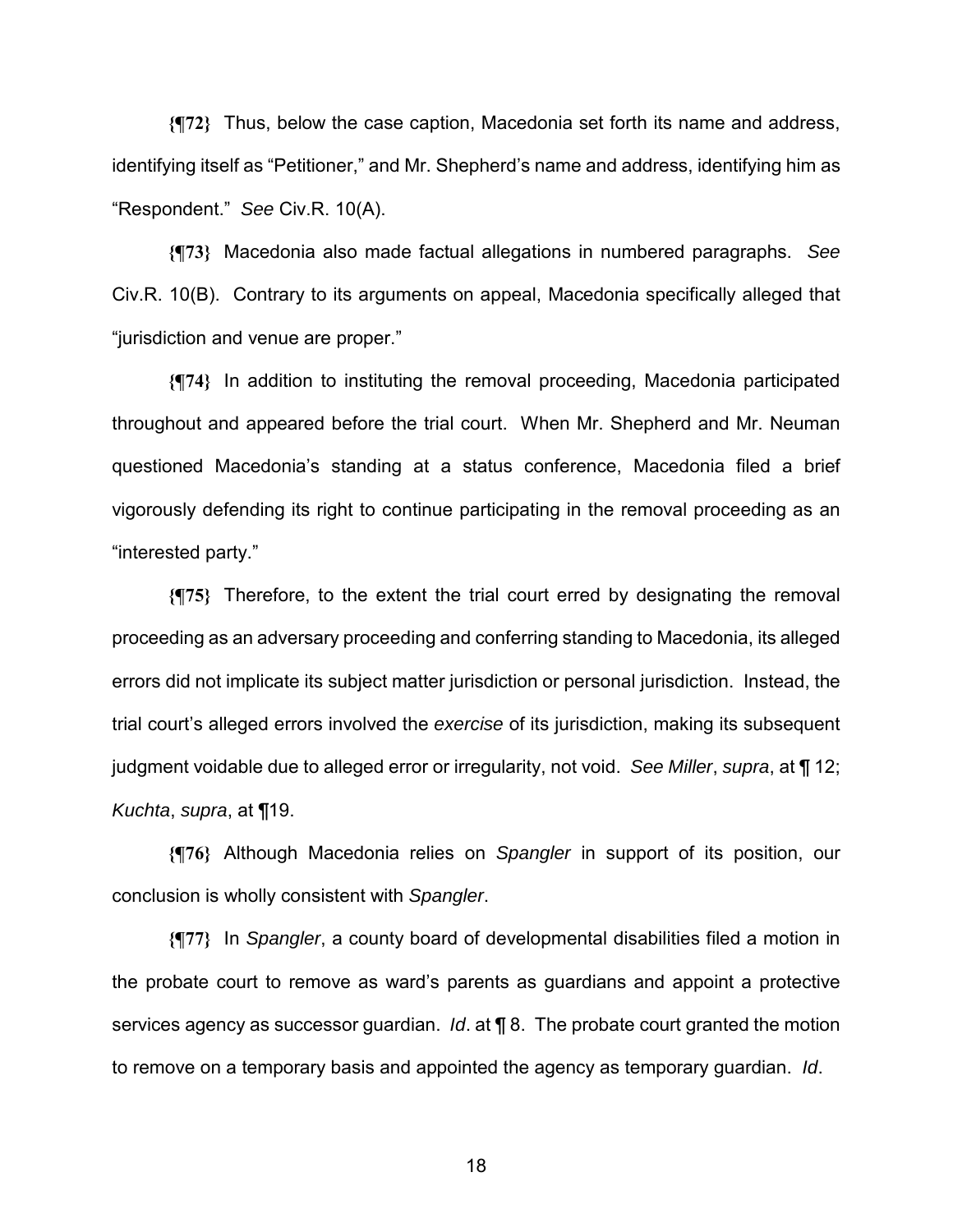**{¶78}** The parents filed a motion to dismiss the board's motion, arguing that it had no statutory authority or standing to file it. *Id*. at ¶ 9. The probate court joined the board as a party to the removal proceeding for the purposes of prosecuting its motion and denied the parents' motion to dismiss. *Id*. at ¶ 10.

**{¶79}** The ward filed a motion to dismiss the board from the case, arguing that it lacked standing to be considered a party. *Id*. The probate court denied the motion, determining that the board was an "interested party." *Id*. at ¶12. Following a hearing, the probate court removed the parents as guardians and ordered that the agency continue as the legal guardian of the ward's person.

**{¶80}** The parents and the ward separately appealed to this court, where we reversed the probate court's judgment in a split decision. *Id*. at ¶ 15.

**{¶81}** The Supreme Court of Ohio accepted the board's discretionary appeal "to determine whether a board of \* \* \* developmental disabilities has the authority and standing to request that a probate court remove a guardian of an incompetent adult and whether the probate court has the authority to conduct proceedings to remove a guardian upon the board's request." *Id*. at ¶ 16.

**{¶82}** The court first reviewed the statutes applicable to the board and concluded that "a county board of developmental disabilities does not have the statutory authority to file a motion in the probate court to remove a guardian." *Id*. at ¶ 17-44. The court next reviewed the statutes governing a probate court's authority over the removal of a guardian. *Id*. at ¶ 46-54. It concluded that "the plenary power of the probate court as the superior guardian allows it to investigate whether a guardian should be removed upon

 $19<sup>19</sup>$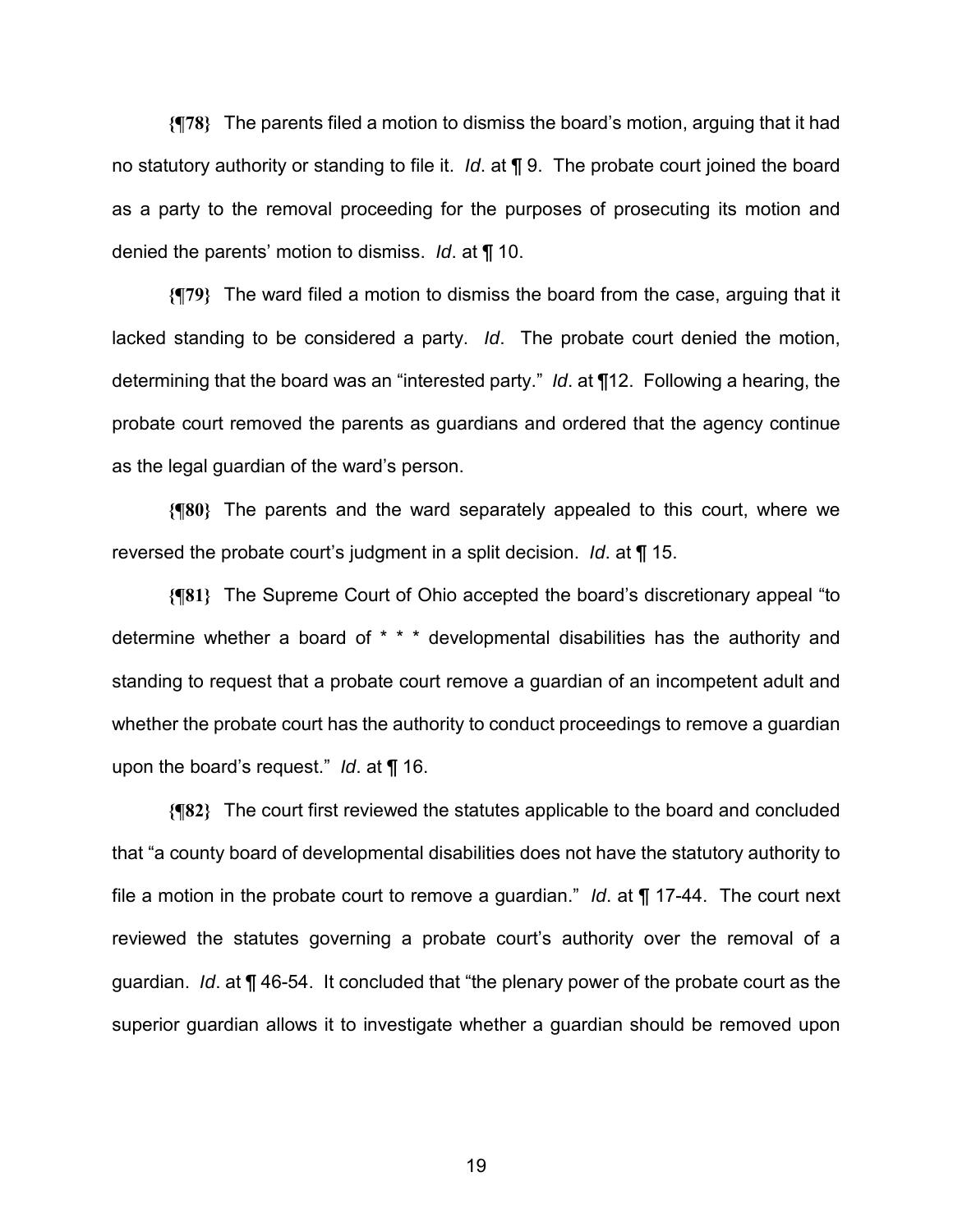receipt of sufficient information that the guardian is not acting in the ward's best interest." *Id*. at ¶ 58.

**{¶83}** Thus, *Spangler* involved the board's standing to file a motion to remove a guardian and the probate court's subject matter jurisdiction. The court determined that the board's lack of standing did not deprive the probate court of subject matter jurisdiction over the removal of a guardian. The issue of personal jurisdiction was not involved.

**{¶84}** Macedonia also cites the Supreme Court of Ohio's decision in *State ex rel. Ballard v. O'Donnell*, 50 Ohio St.3d 182, 553 N.E.2d 650 (1990), for the proposition that "a trial court is without jurisdiction to render judgment or to make findings against a person who is not a party in the court proceedings."

**{¶85}** In *Ballard*, the plaintiffs brought a breach of contract and fraud action regarding the purchase of their business. *Id*. at 182. Mr. Ballard was the attorney who prepared the documents relating to the incorporation of the entity that was to hold the purchased business assets. *Id*. However, Mr. Ballard was not served with summons, never appeared before the trial court, and was not joined as a defendant. *Id*. At the conclusion of the proceedings, the trial court found that the conduct of Mr. Ballard was "less than professional and potentially criminal" and awarded punitive damages of \$100,000 against him and others. *Id*.

**{¶86}** Mr. Ballard filed for a writ of mandamus, which the Supreme Court of Ohio allowed. *Id*. at 183-184. The court found that the trial court was "without jurisdiction to render judgment against" Mr. Ballard because he "was not a party in the trial court proceedings, was not served summons, and did not appear before the court." *Id*. at 184.

**{¶87}** *Ballard* is readily distinguishable from the facts of this case, since

<u>20</u>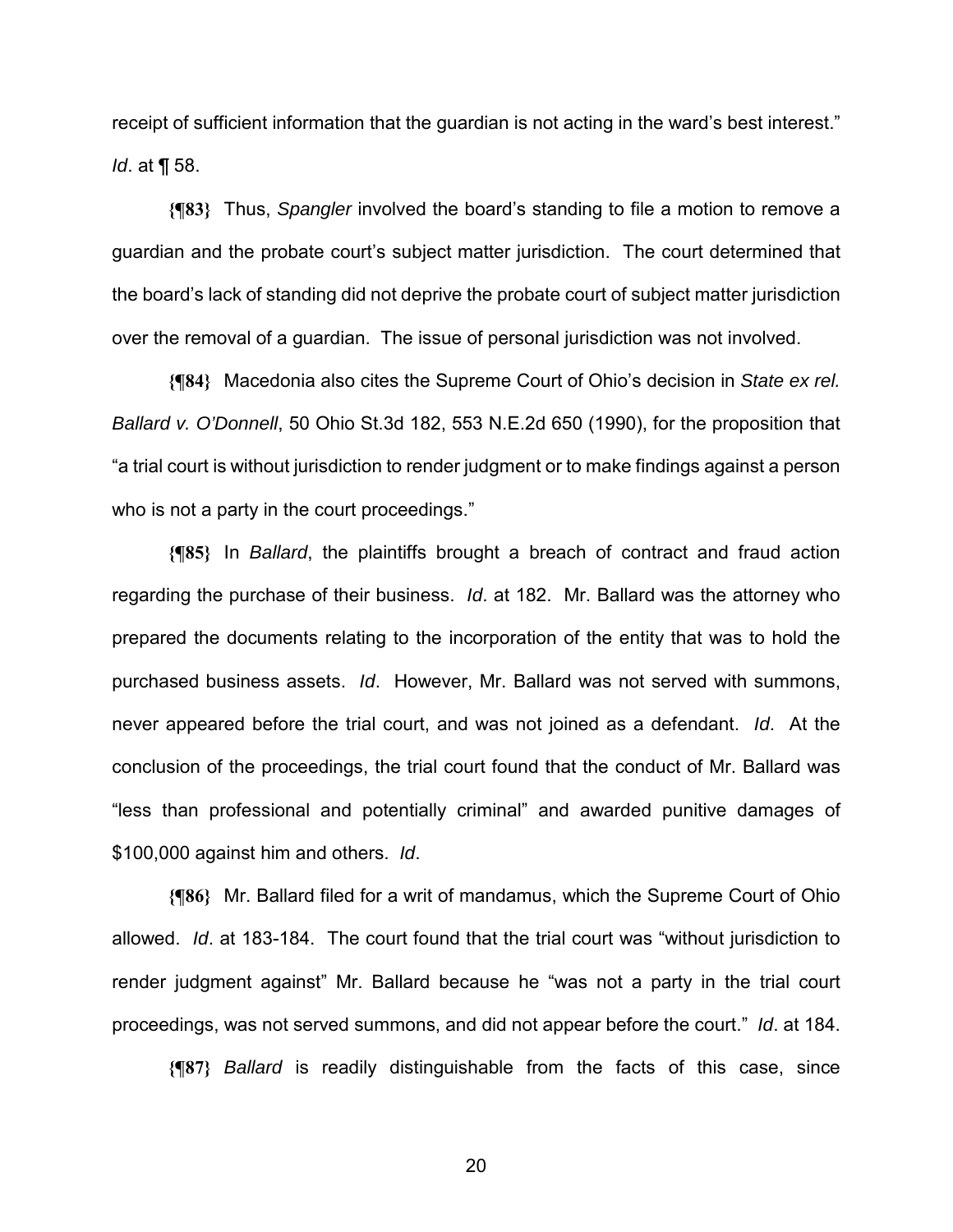Macedonia instituted the removal proceeding, participated throughout, and vigorously defended its right to do so.

## **Due Process**

**{¶88}** In his third issue for review, Macedonia contends that it was not served with, or given notice of, any demand for GAL fees prior the trial court's judgment assessing the GAL fees to it. Macedonia argues that the trial court's alleged violation of its due process rights deprived the trial court of personal jurisdiction over Macedonia.

**{¶89}** In support of its position, Macedonia cites *Northland Ins. Co. v. Poulos*, 7th Dist. Mahoning No. 06 MA 160, 2007-Ohio-7208, where the Seventh District stated that "[p]ersonal jurisdiction is dependent on receiving notice of a suit or waiver of such, and it is true that this aspect of personal jurisdiction implicates the due process clause." *Id*. at  $\P$  40.

**{¶90}** However, Macedonia has quoted *Northland* out of context. Beginning with the next sentence of its opinion, the court stated as follows:

**{¶91}** "But, this connection does not necessarily make every single due process issue eternally subject to collateral attack. \* \* \* Rather, it seems to us that typical due process violations, other than a lack of personal jurisdiction, are voidable but not void. Otherwise, all entries which could be described as being entered on issues or motions prior to notice and opportunity to be heard would be subject to attack indefinitely without the Civ.R. 60(B)(5) limitation of vacation being sought within a reasonable time." *Id*. at ¶ 40-41.

**{¶92}** This court has adopted the *Northland* court's position. *See Kent v. CDC-Kent, LLC*, 11th Dist. Portage No. 2017-P-0081, 2018-Ohio-3743, ¶ 39, quoting *Northland*